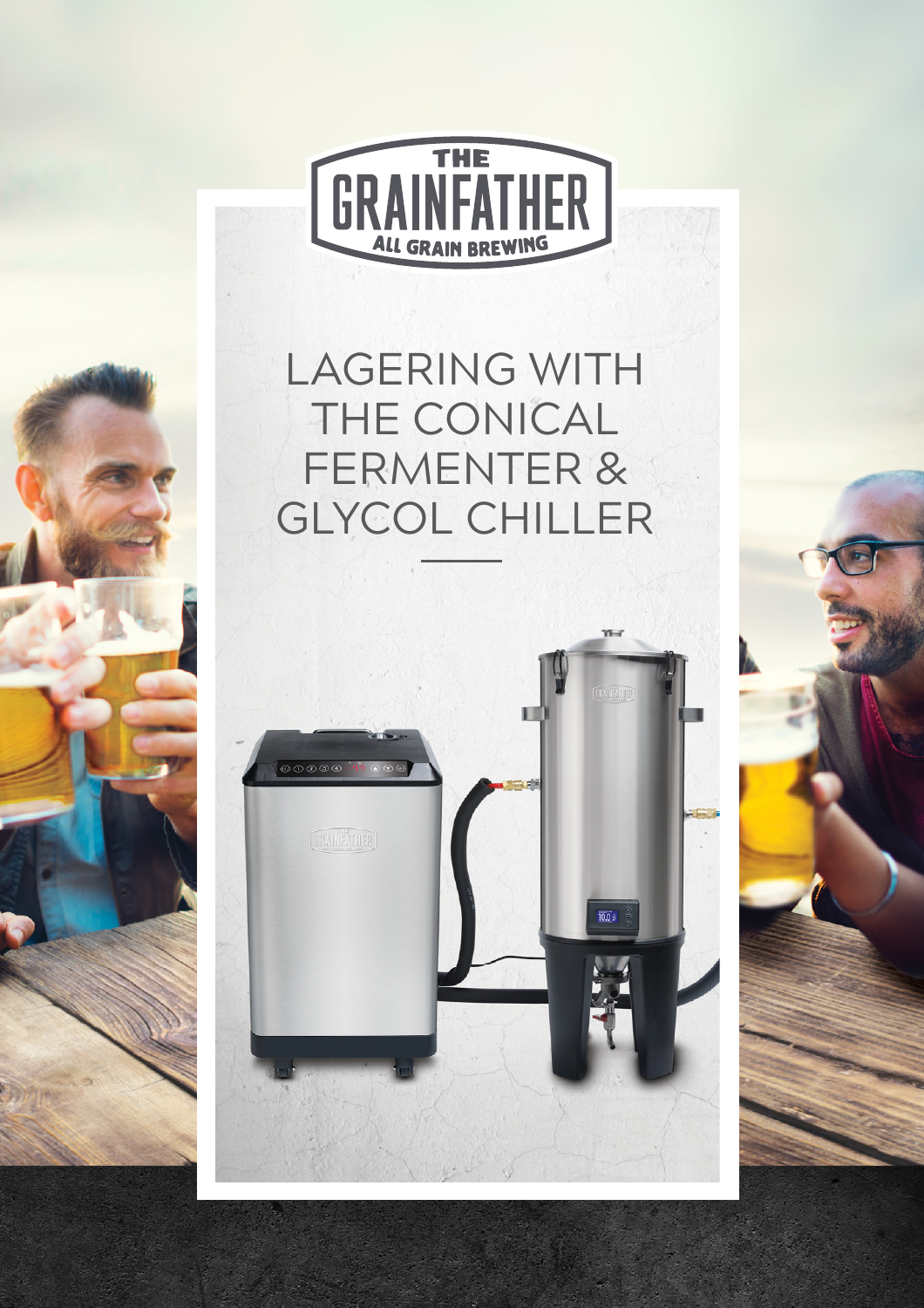

## **WHAT IS A LAGER FERMENTATION PROFILE?**

Lager yeasts enjoy lower fermentation temperatures and as a result, produce fewer fruity esters during fermentation than ale yeasts. Therefore a higher expectation is held for lagers.

Lagers should most often taste 'clean' - this means that lagers should have a clean malt character with minimal off flavours from esters, diacetyl, acetaldehyde and fusel alcohols. At lower temperatures, especially for lager yeasts, there is a slow growth rate of the yeast cells and also a slower reduction of diacetyl and acetaldehyde during fermentation. At lower temperatures, lager yeasts also tend to produce more sulphur compounds. As a result, steps are needed to achieve the expected 'clean' lager flavour profile.

In any fermentation, a large healthy pitch of yeast is very important, this is especially important for lagers for the reduction of off flavours;

- **1.** It is ideal to pitch at 3°C (4°F) below your target fermentation since there will be a natural rise in temperature over the first stages of fermentation, then ramp up to your fermentation temperature over the first 18-36 hours of fermentation.
- **2.** Conduct a diacetyl rest when the beer is 0.5-1°P (SG: 0.002-0.004) above calculated terminal gravity by raising the temperature of fermentation to 18-20°C (65-68°F) until fermentation has finished.

Lager comes from the German word 'lagern' which means 'to store' where the beer was stored cold to preserve and condition the beer for consumption later in the year. The process of long cold storage became known as 'lagering'.

The objectives of lagering were published by Jean De Clerck in 1957, and these are still the objectives for lagering today;

- **1.** To allow yeast and turbid matter to settle out.
- **2.** To carbonate the beer with artificial (forced) carbonation or secondary fermentation.
- **3.** To improve flavour.
- **4.** To precipitate chill haze, to prevent haze formation when the beer is chilled after filtration.
- **5.** To avoid oxygen pickup to prevent oxidation.



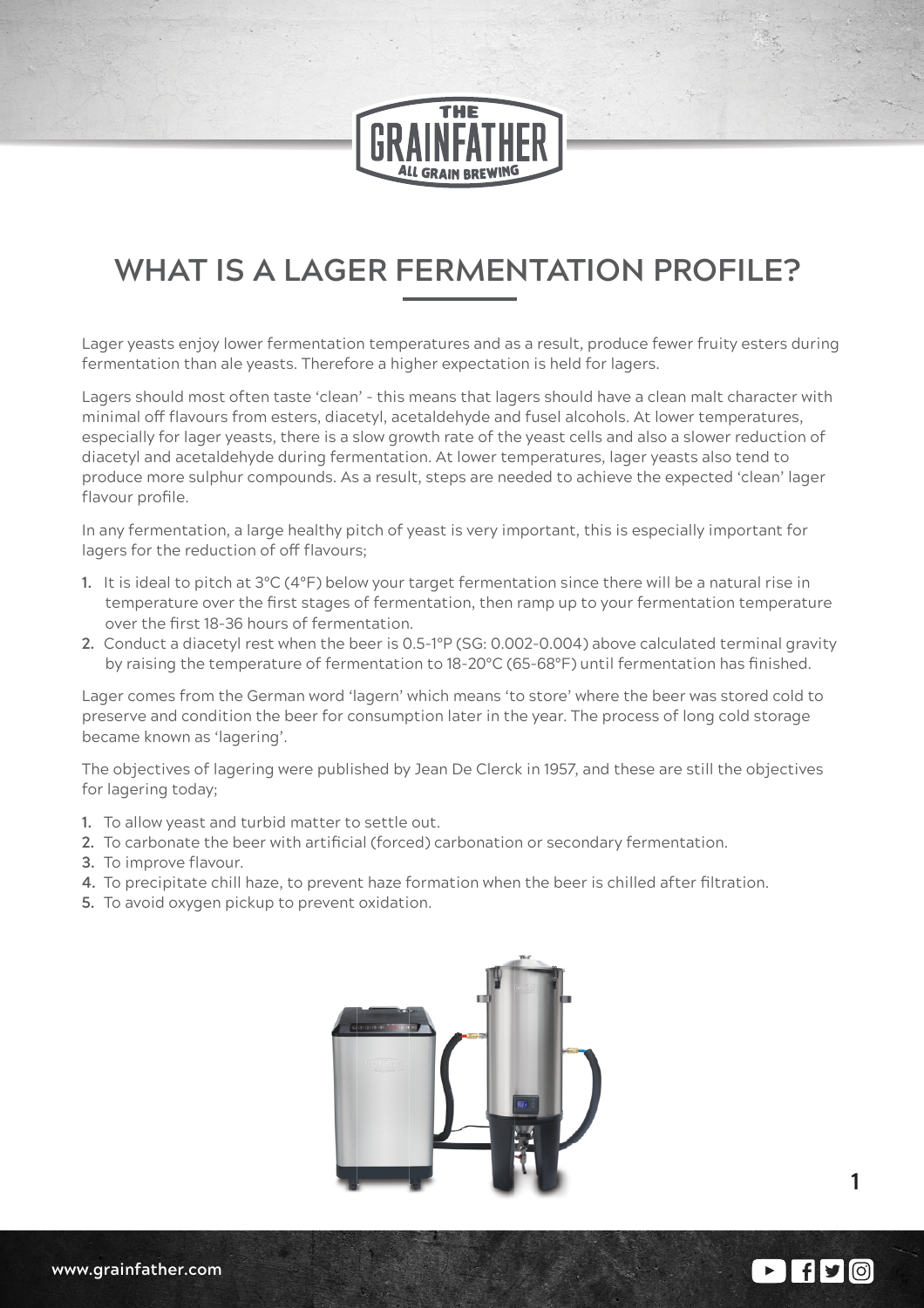

### **TRADITIONAL LAGERING**

As the fermentation slows and yeast begins to flocculate; the brewer starts to slowly cool the beer at 0.5-1°C (1-2°F) per day until they reach about 4°C (40°F.) Beer is then transferred into lagering tanks where it is held at this temperature for months.

Now that fermentation is complete, including the diacetyl rest, we need to start lowering the temperature. This encourages any remaining yeast in solution to flocculate out. However, this cooling needs to be conducted at a rate that keeps the yeast active for as long as possible, continuing the conditioning process. Rapid (within 6 hours) changes in temperature of more than 3°C (5°F) (up or down) at the end of fermentation can force the yeast to release esters and shock proteins rather than retaining them within the cell. Therefore, slow decreases in temperature of 1-2°C (2-4°F) per day are recommended.

Below 4°C (40°F) there is very little activity from the yeast to clean up the beer. Therefore, the lagering time is much longer. The main benefit of going below 4°C (40°F) is the removal of chill haze, but the availability of well modified malts and fast-acting finings have removed the need for long cold storage.

Traditional lager conditioning times:

- **•** 3-4 weeks at 7°C (45°F)
- **•** 5-6 weeks at 4°C (40°F)
- **•** 7-8 weeks at 2°C (35°F) Mostly unneeded due to and low yeast activity.

**Note:** longer lagering times are needed for higher alcohol lagers.

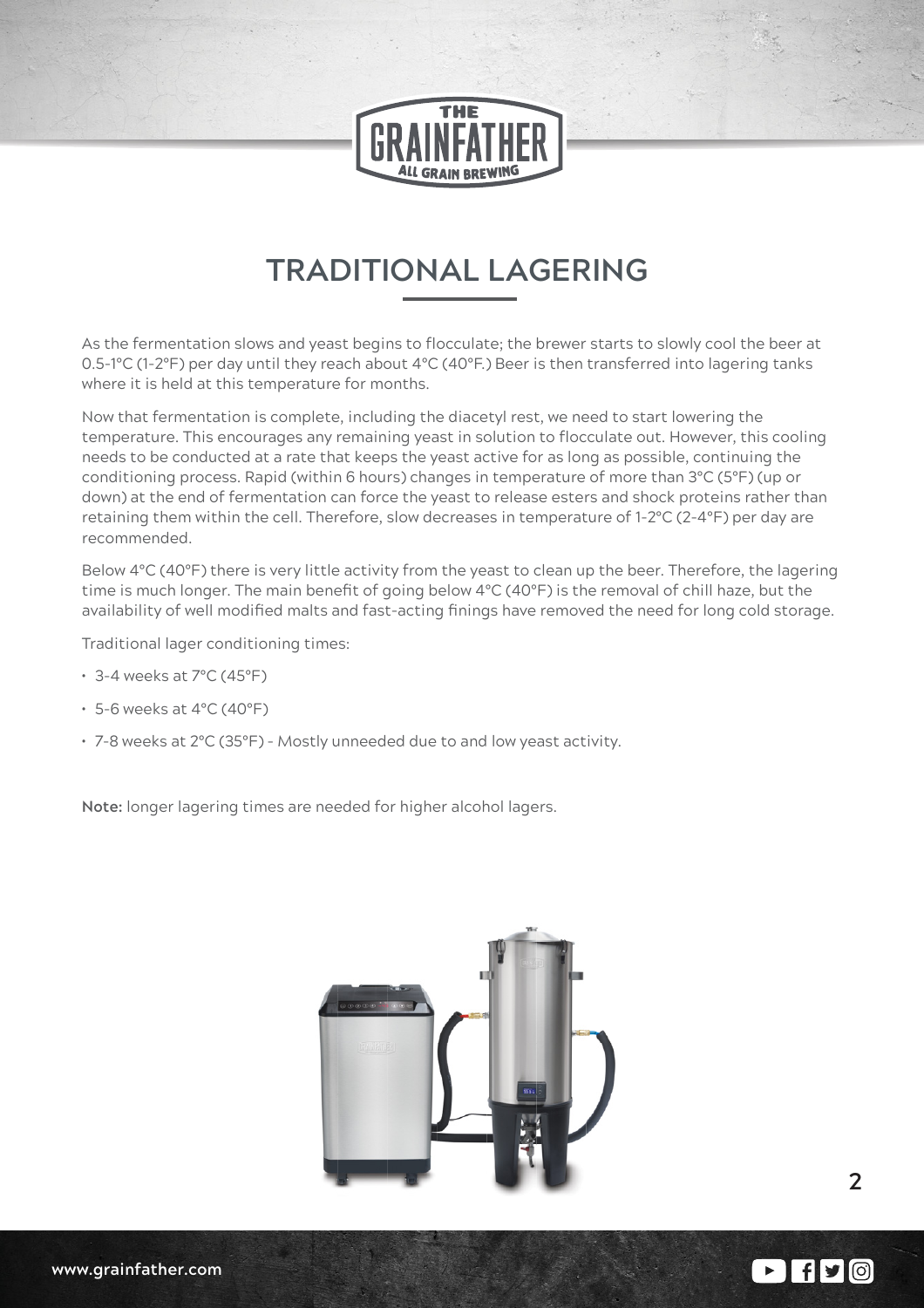

### **RECOMMENDED LAGERING METHOD**

For lagering using the Grainfather Conical Fermenter in conjunction with the Glycol Chiller, we recommend setting the fermenter target temperature to 6°C (43°F). The reasons for this are:

- **•** 6°C (43°F) is a low enough temperature to achieve optimum lagering results.
- **•** Setting the target temperature lower than 6°C (43°F) increases the required lagering time.
- **•** Although setting the target temperature lower than 6°C (43°F) helps remove more chill haze, it is unnecessary assuming finings (chill haze removing type) have been used.
- **•** Setting the target temperature lower than 6°C (43°F) may result in a non-uniform temperature distribution within the fermenter and cause the cooling signal from the digital temperature controller to stay on indefinitely. See below for explanation.

#### **How the Grainfather Conical Fermenter maintains a uniform temperature distribution**

While maintaining a lower-than-ambient target fermenter temperature, the cooling signal that the digital temperature controller sends to the chiller cycles on and off. While the signal is on, cold glycol is pumped through the glycol jacket. Intuitively, this first cools the beer closest to the jacket.

Like water, as a beer's temperature decreases, its density increases. Because the glycol sleeve is in the upper region of the beer, the upper region is cooled first. It follows that this region also becomes denser than the lower region.

Subject to gravity, this cooler beer sinks, and the warmer beer below rises to take its place. This warmer beer, now located in the upper region, gets cooled by the jacket and in turn sinks to be replaced by the lower region… and so on and so forth.

This phenomenon is a natural convection current and is the method by which "cooling" is distributed evenly within the fermenter.



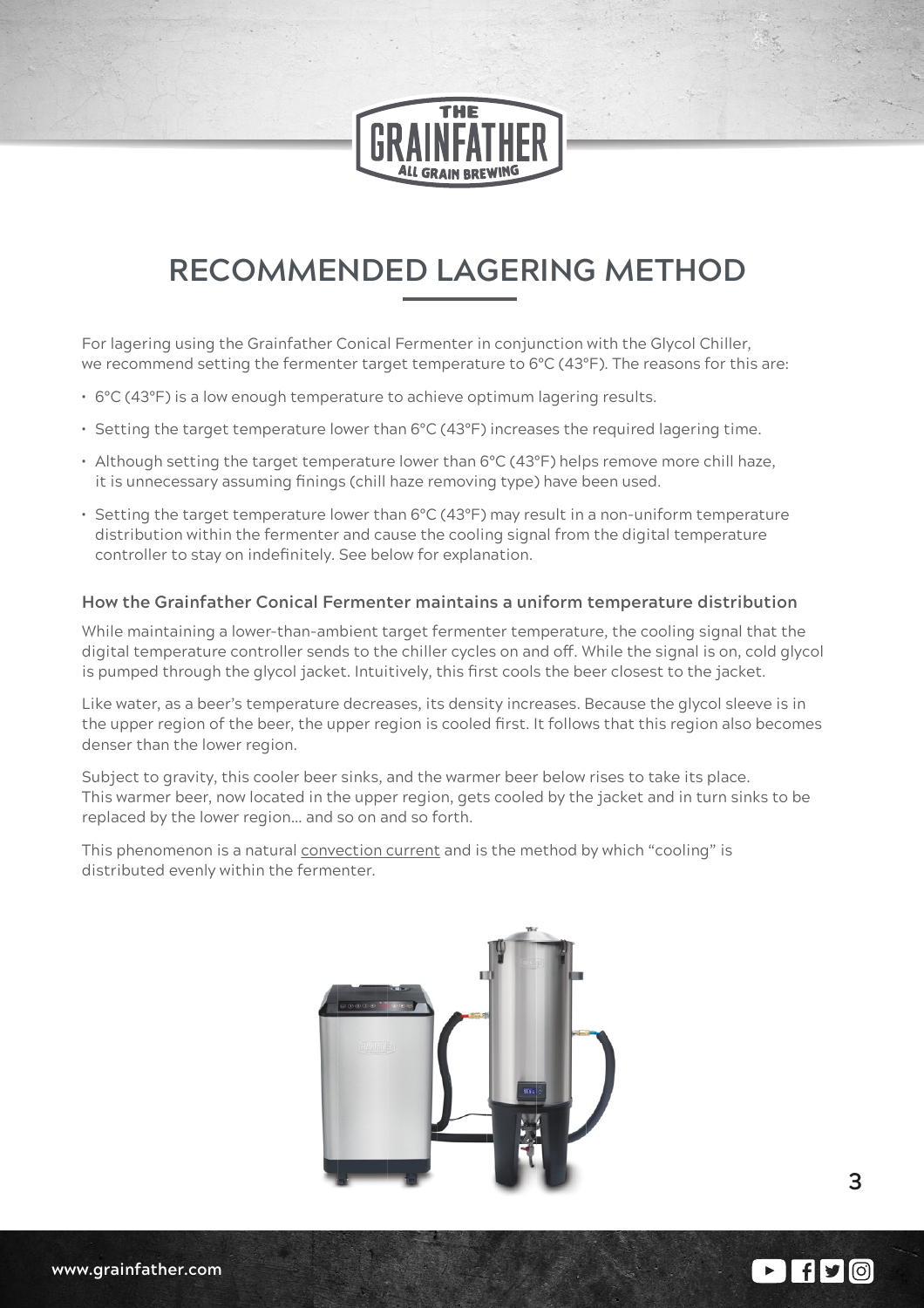

### **NONUNIFORM TEMPERATURE DISTRIBUTION AT TARGET TEMPERATURES LOWER THAN 6°C**

As stated above, when a beer's temperature decreases, it's density increases. The problem arises if we set a target temperature lower than 6°C. Also, like water, there is a temperature for beer which corresponds to its maximum density, at which if its temperature is decreased further, its density will decrease instead of increasing.

The temperature at which the temperature-density relationship inverts is the inversion point, and it is somewhere around 1-4°C (34-40°F) for beer. If a target fermenter temperature below 6°C (43°F) is set, the fermenter may first reach that temperature and even maintain a reasonably uniform temperature distribution for some time. However, it is likely that at some point, while the cooling signal is on, the beer directly adjacent to the jacket (in the upper region) drops below the inversion point.

If this occurs, the beer in the upper region no longer increases in density and instead of sinking it remains buoyant, stopping the natural convection current from distributing the beer evenly inside the fermenter.

While the upper region continues to receive cooling from the jacket, due to the absence of the natural convection current, the lower region is deprived of cooling. This results in the lower region staying relatively warmer than the upper region i.e. creating a non-uniform temperature distribution. In extreme circumstances the beer directly adjacent the jacket can freeze.

**Note:** The time of the onset of inversion will vary depending on the beer style and ambient conditions. Also, the lower the target temperature, the sooner the beer inversion may occur.